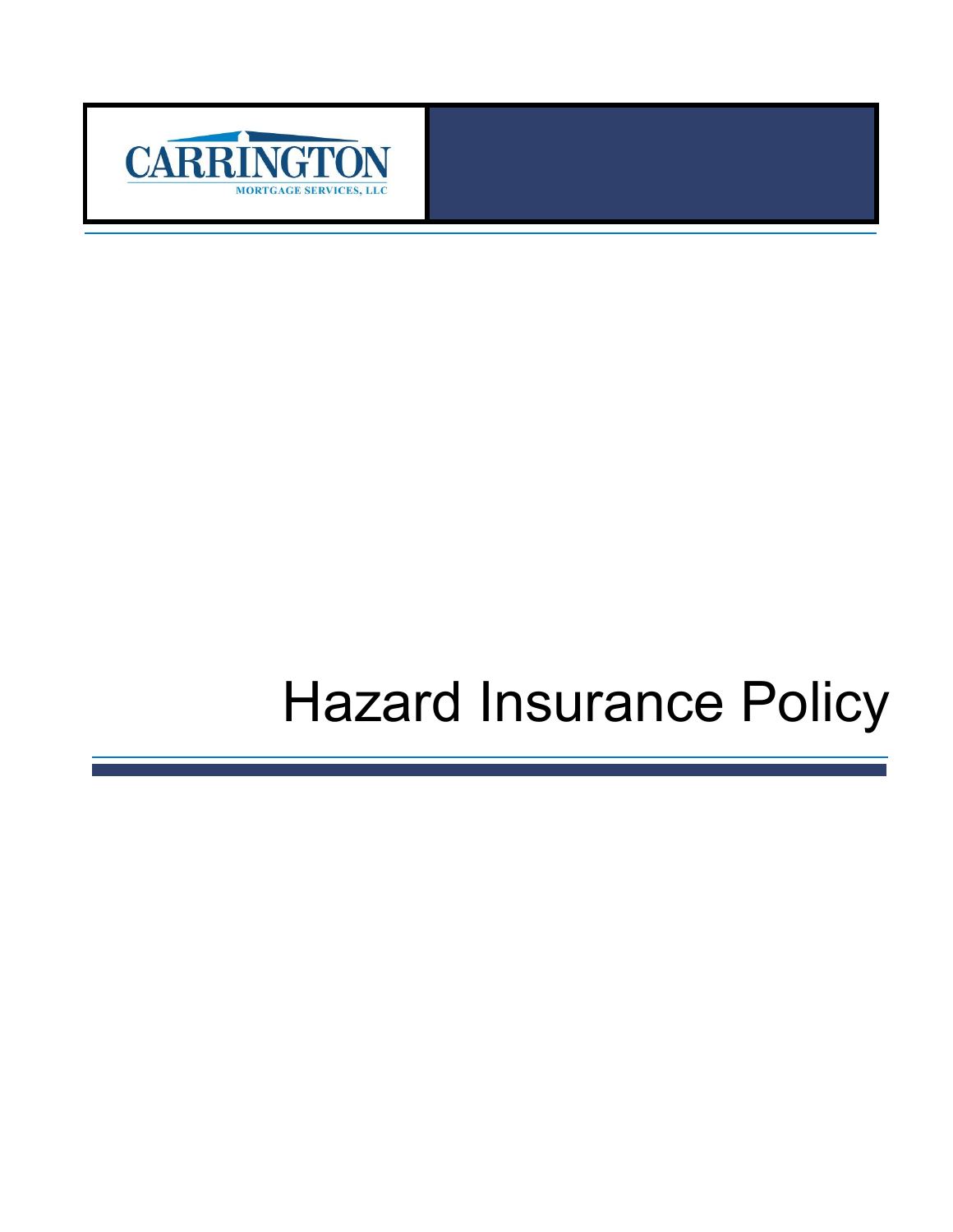

# <span id="page-1-0"></span>**DOCUMENT OVERVIEW**

<span id="page-1-2"></span><span id="page-1-1"></span>

| <b>Purpose</b>                     | This document provides the Hazard Insurance requirements for the Mortgage<br>Lending Division of Carrington Mortgage Services, LLC (CMS). |
|------------------------------------|-------------------------------------------------------------------------------------------------------------------------------------------|
| <b>Table of</b><br><b>Contents</b> |                                                                                                                                           |
|                                    |                                                                                                                                           |
|                                    |                                                                                                                                           |
|                                    |                                                                                                                                           |
|                                    |                                                                                                                                           |
|                                    |                                                                                                                                           |
|                                    | Condominium and PUD Project Insurance Requirements 13                                                                                     |
|                                    |                                                                                                                                           |
|                                    |                                                                                                                                           |
|                                    |                                                                                                                                           |

#### <span id="page-1-3"></span>**Related Documents** None

<span id="page-1-4"></span>**Revision Summary**

| Date     | <b>Version</b> | <b>Description of Change</b>                                                                                                                                |
|----------|----------------|-------------------------------------------------------------------------------------------------------------------------------------------------------------|
| 06/28/22 | 5.1            | <b>Revised Condominium and PUD Project Insurance</b><br>$\bullet$<br>Requirements.<br>Added Second Lien Minimum Policy/Binder<br>$\bullet$<br>Requirements. |
| 04/13/22 | 5.0            | Revised <b>Flood Insurance</b> to add Private flood insurance is not<br>acceptable for FHA and USDA loans.                                                  |
| 02/22/22 | 4.9            | <b>Revised Minimum Policy/Binder Requirements</b><br>$\bullet$<br>Added H06 Condo Insurance note.                                                           |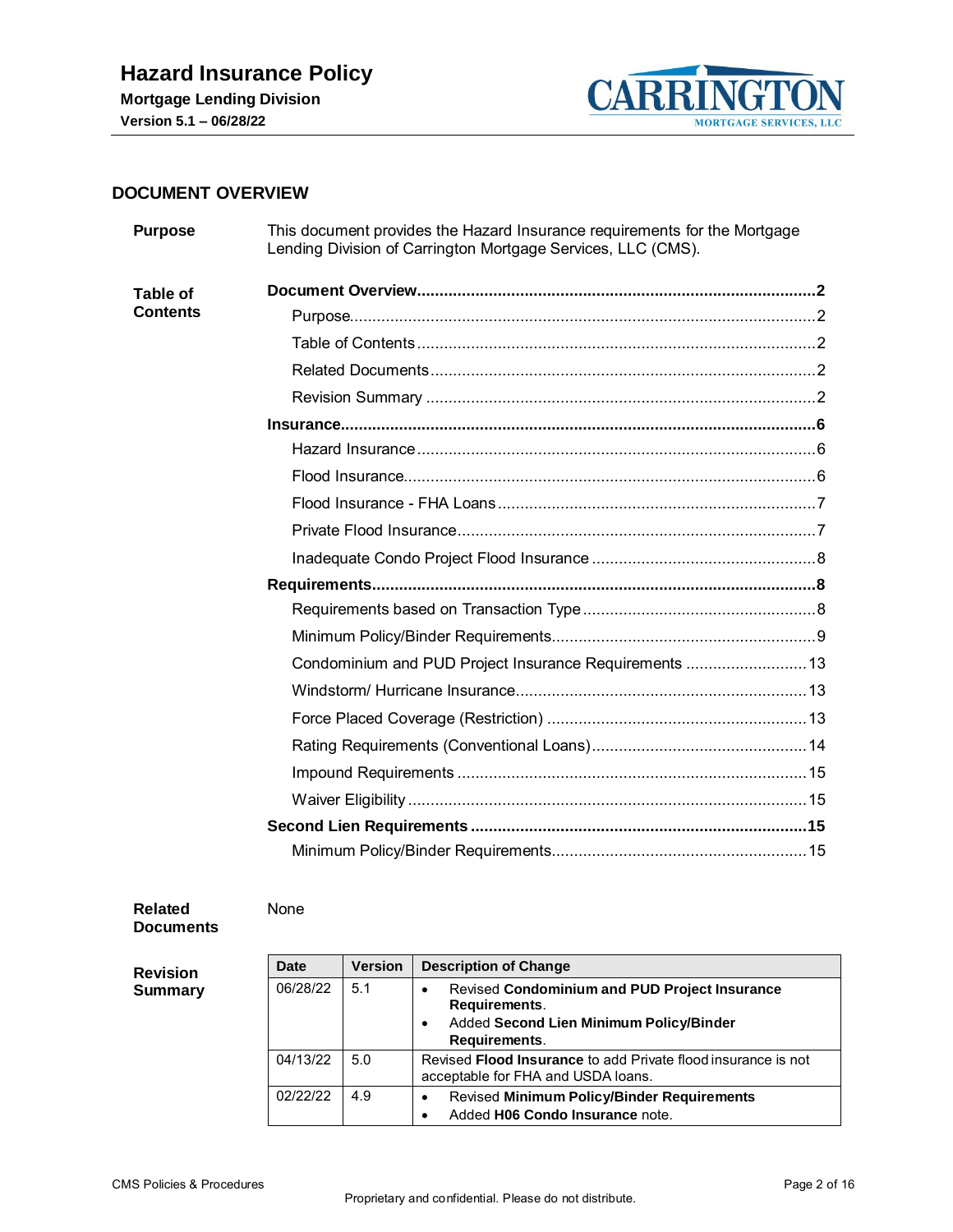**Version 5.1 – 06/28/22**



# **Document Overview (continued)**

| <b>Revision</b><br><b>Summary</b> | <b>Date</b> | <b>Version</b> | <b>Description of Change</b>                                                                                                                                                                                                                                                                                              |
|-----------------------------------|-------------|----------------|---------------------------------------------------------------------------------------------------------------------------------------------------------------------------------------------------------------------------------------------------------------------------------------------------------------------------|
| (continued)                       | 01/04/22    | 4.8            | Revised Minimum Policy/Binder Requirements to clarify Florida<br>replacement cost requirements.                                                                                                                                                                                                                           |
|                                   | 12/03/21    | 4.7            | Revised Inadequate Condo Project Flood Insurance<br>$\bullet$<br>requirements for multi-level condo buildings.<br>Revised Minimum Policy/Binder Requirements to add<br>$\bullet$<br>requirements for use of a COC in lieu of an RCE.                                                                                      |
|                                   | 10/06/21    | 4.6            | Revised Hazard Insurance requirements.<br>$\bullet$<br>Revised Minimum Policy/Binder Requirements.<br>$\bullet$                                                                                                                                                                                                           |
|                                   | 06/08/21    | 4.5            | Added FHA Loans flood insurance requirements.<br>$\bullet$<br>Updated Condominium and PUD Project Insurance<br>$\bullet$<br>Requirements.<br>Added Force Placed Coverage (Restriction) requirements.<br>$\bullet$                                                                                                         |
|                                   | 12/17/20    | 4.4            | Revised Minimum Policy/Binder Requirements for<br>Condominium properties to add "The Master Policy must also<br>contain Fidelity Bond or Directors and Officers Liability coverage<br>where required in the underwriting guidelines."                                                                                     |
|                                   | 07/14/20    | 4.3            | Revised Flood Insurance to update list of Special Flood Hazard<br>Area Zones and add "Properties located in the Coastal Barrier<br>Resources System (CBRS) are not acceptable for FHA, VA, and<br>USDA financing."                                                                                                        |
|                                   | 04/15/20    | 4.2            | Revised Minimum Policy/Binder Requirements to update item<br>#9 Mortgagee Clause to add Correspondent requirement for the<br>Mortgagee Loss Payee Clause to include ISAOA.                                                                                                                                                |
|                                   | 04/06/20    | 4.1            | Revised Minimum Policy/Binder Requirements to remove<br>requirement to obtain a Cost Estimator from the insurance agent.                                                                                                                                                                                                  |
|                                   | 09/03/19    | 4.0            | Revised Minimum Policy/Binder Requirements to update the<br>coverage requirements for CMS Portfolio Manufactured Homes.                                                                                                                                                                                                   |
|                                   | 08/15/19    | 3.9            | Revised <b>Hazard Insurance</b> to add Electronic Data Information<br>(EDI) requirements for CMS Portfolio loans.                                                                                                                                                                                                         |
|                                   | 06/28/19    | 3.8            | Revised Minimum Policy/Binder Requirements to add<br>Electronic Data Information (EDI) is permitted for CMS Portfolio<br>Refinance transactions in lieu of the Hazard Insurance Policy.                                                                                                                                   |
|                                   | 03/29/19    | 3.7            | Revised Flood Insurance to clarify insurance may be purchased<br>through NFIP or private insurance company.<br>Added Private Flood Insurance section with definition and<br>requirements.<br>Revised Minimum Policy Requirements to clarify the monthly<br>premium is acceptable for loans that do not require impounds.  |
|                                   | 03/07/19    | 3.6            | Revised Minimum Policy/Binder Requirements to update item<br>#9 Mortgagee Clause to add Correspondent requirement for the<br>Mortgagee Loss Payee Clause to be completed with the name<br>and address of the originating lender. Also updated Mortgagee<br>Clause to reflect ISAOA/ATIMA.                                 |
|                                   | 02/20/19    | 3.5            | Revised Rating Requirements (Conventional Loans) to add<br>Kroll Bond Rating Agency.<br>Revised Minimum Policy/Binder Requirements to add a Cost<br>Estimator from the insurance agent may be used when the<br>appraiser notes their Cost Estimator may not be used for<br>insurance purposes.                            |
|                                   | 11/21/18    | 3.4            | The CMS Credit Committee approved policy to apply existing<br>CMS Hazard Insurance requirements to Carrington Flexible<br>Advantage Programs. Therefore, the revised Minimum<br>Policy/Binder Requirements for determining the amount of<br>coverage for the Carrington Flexible Advantage Programs have<br>been removed. |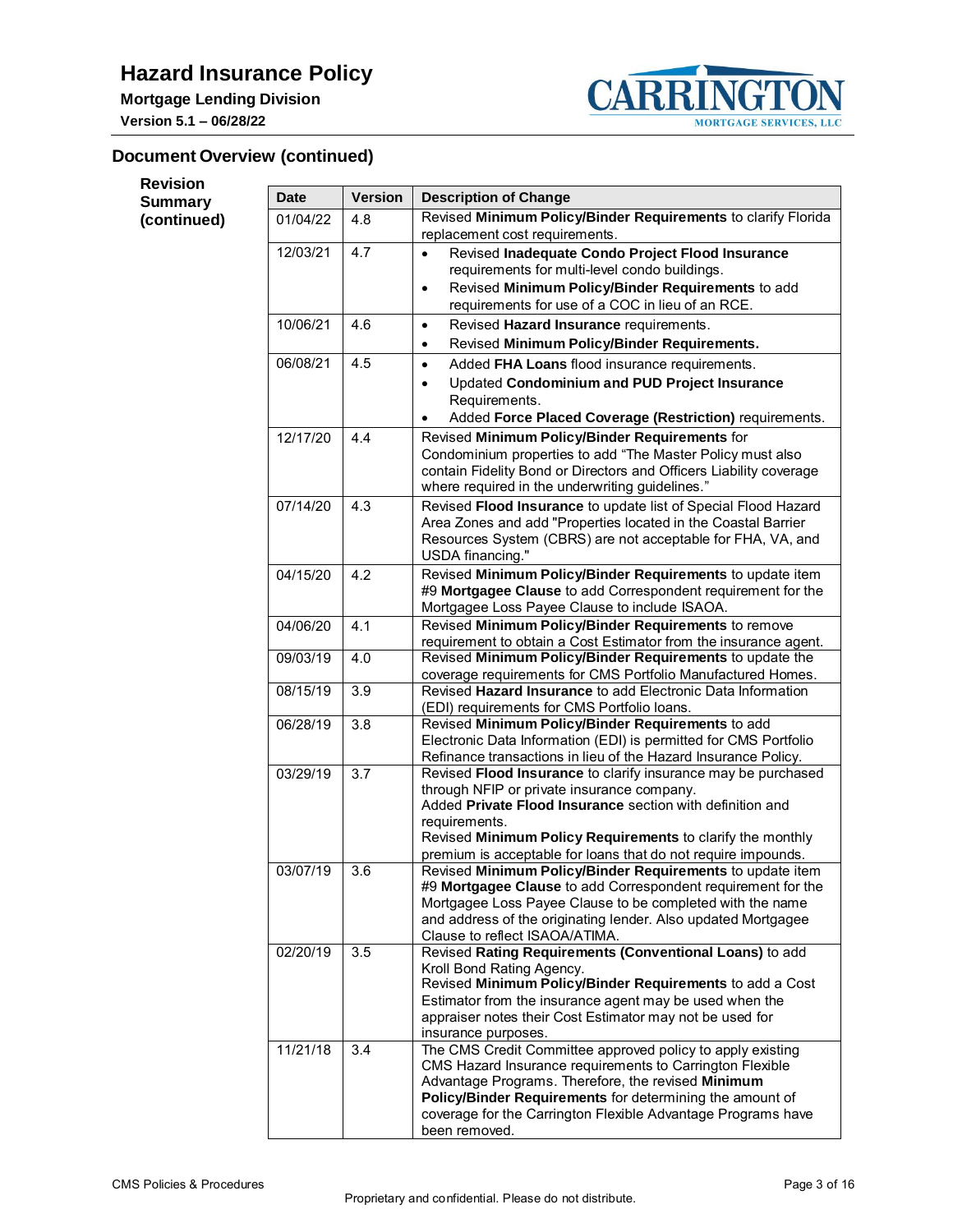

# **Document Overview (continued)**

| <b>Revision</b> |             |                |                                                                                                                                                                                                                                                                                                                            |
|-----------------|-------------|----------------|----------------------------------------------------------------------------------------------------------------------------------------------------------------------------------------------------------------------------------------------------------------------------------------------------------------------------|
| <b>Summary</b>  | <b>Date</b> | <b>Version</b> | <b>Description of Change</b>                                                                                                                                                                                                                                                                                               |
| (continued)     | 11/08/18    | 3.3            | Revised Minimum Policy/Binder Requirements #1 to add<br>requirements for determining the amount of coverage for the<br>Carrington Flexible Advantage Programs.<br>Revised Minimum Policy/Binder Requirements #4 frequency of<br>installment from annual to monthly basis.                                                  |
|                 | 03/23/18    | 3.2            | Revised Minimum Policy/Binder Requirements Insurer rating<br>requirements.<br>Added new Rating Requirements (Conventional Loans) section<br>and moved requirements for conventional loans.                                                                                                                                 |
|                 | 12/20/17    | 3.1            | Revised Minimum Policy/Binder Requirements section to<br>clarify use of the Cost Estimator from the insurance agent.                                                                                                                                                                                                       |
|                 | 12/04/17    | $3.0\,$        | Revised Minimum Policy/Binder Requirements section to<br>permit name variations on the policy.                                                                                                                                                                                                                             |
|                 | 10/10/17    | 2.9            | Revised Hazard Insurance to include EDI requirements.<br>Revised Flood Insurance to add properties that are not zoned<br>do not require flood insurance.<br>Revised Minimum Policy/Binder Requirements section to add<br>insurance binder seasoning requirements.<br>Revised Minimum Policy/Binder Requirements section to |
|                 | 05/23/17    | 2.8            | update the CMS Portfolio Manufactured Homes requirements.<br>Revised Minimum Policy/Binder Requirements section to                                                                                                                                                                                                         |
|                 |             |                | remove requirements for the loan number to appear on the policy.                                                                                                                                                                                                                                                           |
|                 | 04/17/17    | 2.7            | Updated Minimum Policy/Binder Requirements section to add<br>USDA maximum deductible requirements and update Loss Payee<br>requirements.                                                                                                                                                                                   |
|                 | 03/02/17    | 2.6            | Updated Windstorm/Hurricane Insurance section to add Hawaii.                                                                                                                                                                                                                                                               |
|                 | 02/02/17    | 2.5            | Updated Minimum Policy/Binder Requirements section to<br>clarify that there must be proof the premium is paid in full or<br>through the closing.                                                                                                                                                                           |
|                 | 09/07/16    | 2.4            | Revised to clarify "evidence" of insurance is required.<br>Added HO8 Hazard Insurance requirements for Portfolio Loans                                                                                                                                                                                                     |
|                 | 06/07/16    | 2.2            | Revised Minimum Policy/Binder Requirements section to<br>clarify that "Only a non-borrowing spouse or domestic partner of<br>the borrower may also be on the insurance policy. No other non-<br>borrower entity may be named as an insured party."                                                                         |
|                 | 05/02/16    | 2.1            | Revised Minimum Policy/Binder Requirements section to add<br>calculation for determining Total Dwelling Coverage and clarified<br>rating requirement for refinancing a CMS Portfolio loan.                                                                                                                                 |
|                 | 02/16/16    | 2.0            | Revised Minimum Policy/Binder Requirements section to<br>clarify CMS permits a non-borrowing spouse to remain on the<br>insurance policy for refi transactions currently serviced by CMS.                                                                                                                                  |
|                 | 12/30/15    | 1.9            | Revised the Impound Requirements section to state the life<br>$\bullet$<br>of loan escrow is required for Flood Insurance.<br>Revised the Waiver Eligibility section<br>$\bullet$                                                                                                                                          |
|                 | 09/09/15    | 1.8            | Revised the Flood Insurance section to add requirement that<br>Flood Insurance must be in "effect" at the time of closing.                                                                                                                                                                                                 |
|                 | 06/26/15    | 1.7            | In the Requirements section, modified the following:<br>Updated the Minimum Policy/Binder Requirements sub-<br>section.<br>Added the following sub-sections:<br>$\bullet$<br><b>Impound Requirements</b><br>$\circ$<br><b>Waiver Eligibility</b><br>$\circ$                                                                |
|                 | 03/09/15    | 1.6            | Updated the insurance coverage amounts and added CMS<br>Portfolio Manufactured Homes requirements to the Minimum<br>Policy/Binder Requirements section.                                                                                                                                                                    |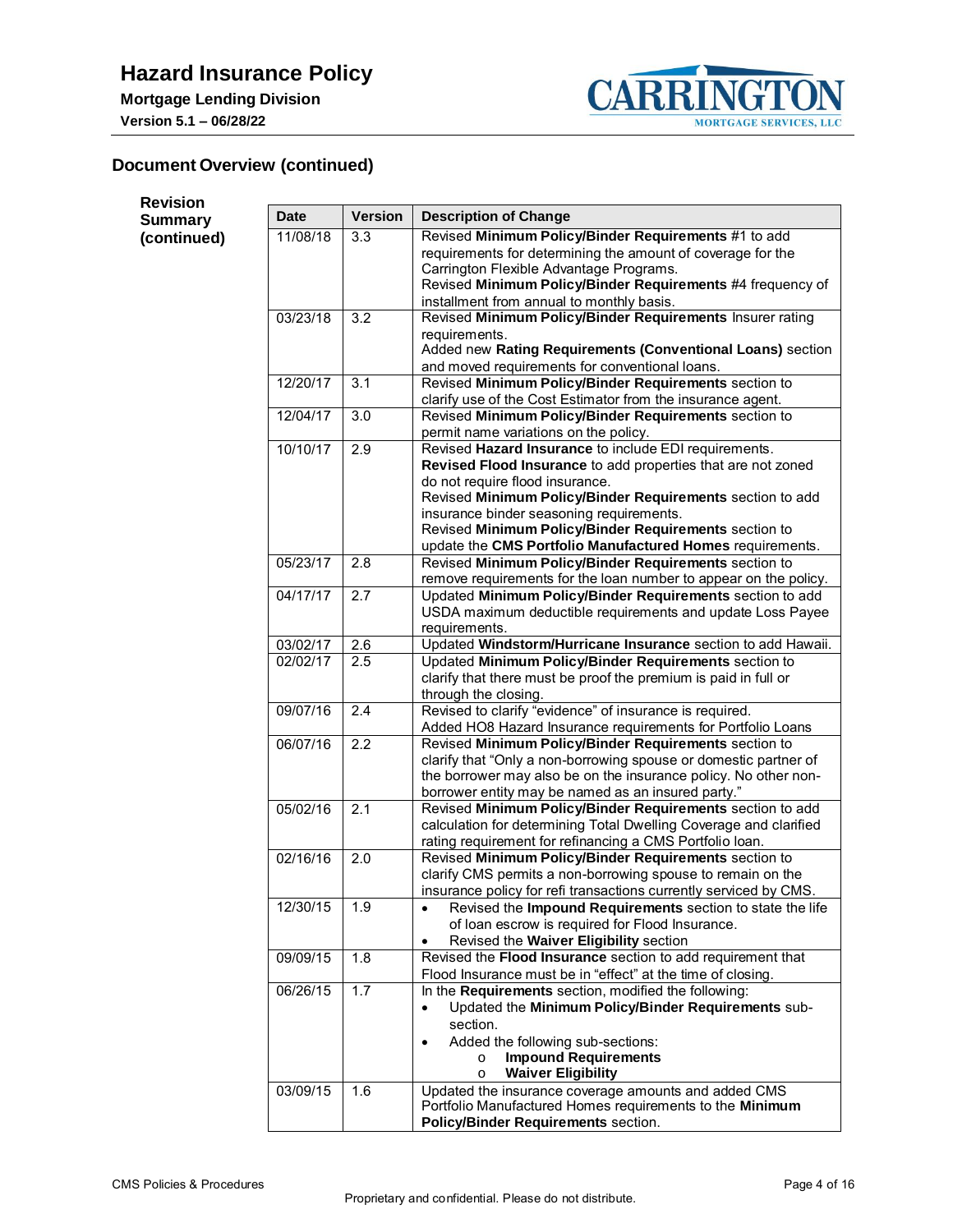

# **Document Overview (continued)**

| <b>Revision</b> |          |         |                                                                                                                                                                                                                                                                                                                                         |
|-----------------|----------|---------|-----------------------------------------------------------------------------------------------------------------------------------------------------------------------------------------------------------------------------------------------------------------------------------------------------------------------------------------|
| <b>Summary</b>  | Date     | Version | <b>Description of Change</b>                                                                                                                                                                                                                                                                                                            |
| (continued)     | 07/28/14 | 1.5     | Added Florida Insurance Requirements to the Minimum<br>$\bullet$<br>Policy/Binder Requirements section.<br>Updated the Hazard Insurance section.<br>٠                                                                                                                                                                                   |
|                 | 01/14/14 | 1.4     | Updated Flood Insurance section including NFIP Maximum<br>٠<br>table.<br>Added Inadequate Condo Project Flood Insurance section.<br>٠<br>Changed "policy" to "binder" throughout.<br>٠<br>Updated verbiage in items 12, 13 (deleted), 14 (now, items<br>$\bullet$<br>13), and 20 (now, item 19) of the Minimum Requirements<br>section. |
|                 | 09/30/13 | 1.3     | Added items #13 and #14 to Minimum Requirements section.<br>$\bullet$                                                                                                                                                                                                                                                                   |
|                 | 08/12/13 | 1.2     | Added items #3 and #4 to Minimum Requirements section.<br>٠<br>Changed title page and logos to reflect new logo/company<br>٠<br>colors.                                                                                                                                                                                                 |
|                 | 03/22/13 | 1.1     | Updated item 2 under Minimum Requirements section.<br>٠<br>Added Confirm Minimum Requirements section.                                                                                                                                                                                                                                  |
|                 | 11/02/10 | 1.0     | New document                                                                                                                                                                                                                                                                                                                            |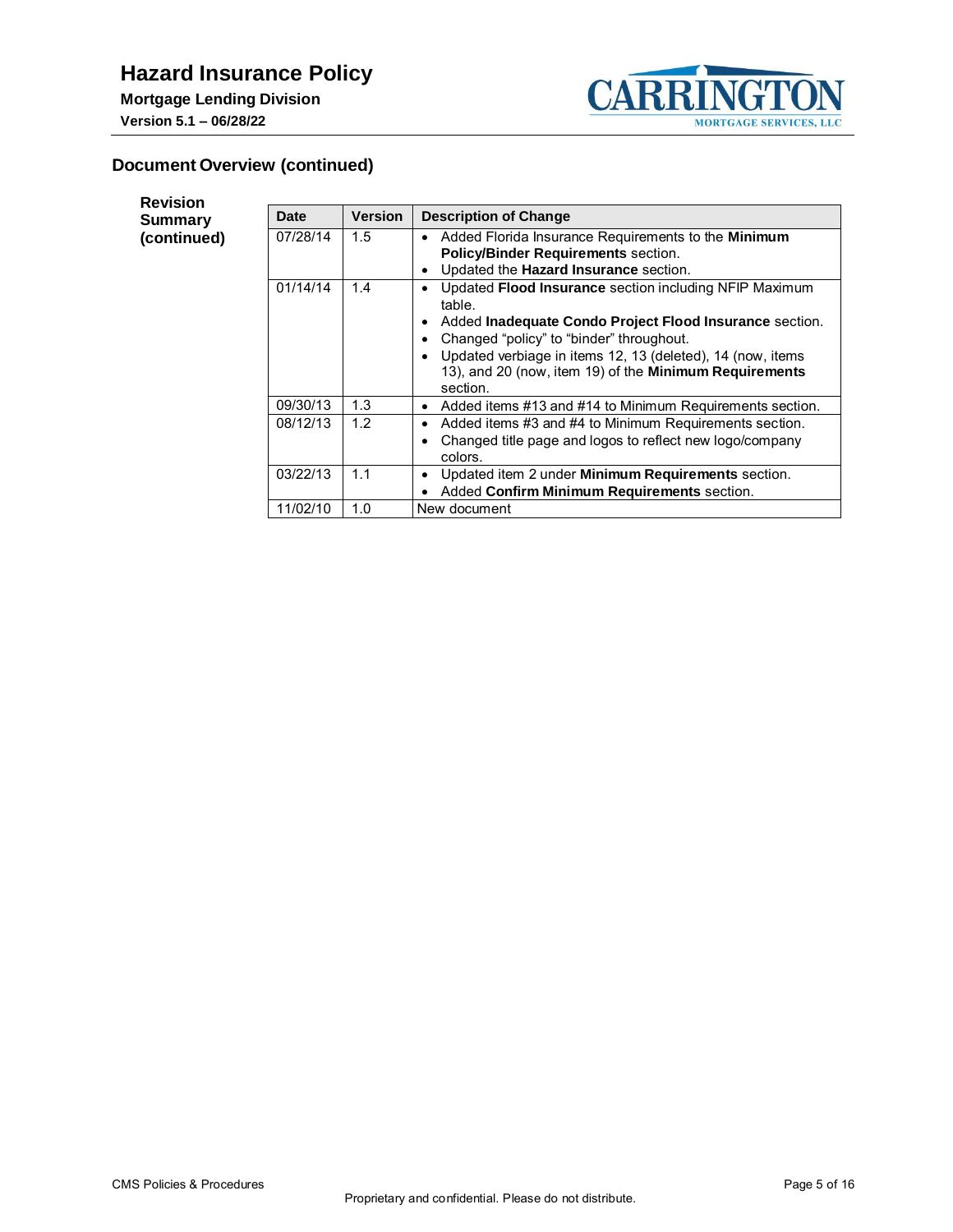

# <span id="page-5-0"></span>**INSURANCE**

<span id="page-5-2"></span><span id="page-5-1"></span>

| <b>Hazard</b><br><b>Insurance</b> | CMS requires evidence of a 12-month HO3 Hazard Insurance policy on all loans.                                                                                                                                                                                                                                                                                                                                                                                                                                                                                                                                                                                                                                                                              |  |  |
|-----------------------------------|------------------------------------------------------------------------------------------------------------------------------------------------------------------------------------------------------------------------------------------------------------------------------------------------------------------------------------------------------------------------------------------------------------------------------------------------------------------------------------------------------------------------------------------------------------------------------------------------------------------------------------------------------------------------------------------------------------------------------------------------------------|--|--|
|                                   | Evidence of a 12-month HO8 Hazard Insurance policy is acceptable with existing<br>coverage limit for loans currently serviced by CMS. All efforts to meet the coverage<br>limits per the CMS Hazard Insurance Policy should be made; however, having an<br>older home may preclude obtaining a replacement policy and the existing<br>coverage limit may be accepted for CMS Portfolio loans only.                                                                                                                                                                                                                                                                                                                                                         |  |  |
|                                   | EDI or "Electronic Data Information" is not acceptable evidence of insurance (see<br>exception below for CMS Portfolio Loans).                                                                                                                                                                                                                                                                                                                                                                                                                                                                                                                                                                                                                             |  |  |
|                                   | <b>CMS Portfolio Loans (EDI Exception)</b>                                                                                                                                                                                                                                                                                                                                                                                                                                                                                                                                                                                                                                                                                                                 |  |  |
|                                   | CMS will permit an EDI in lieu of a Hazard Insurance Policy for CMS Portfolio Loan<br>refinance transactions provided the EDI meets all minimum coverage requirements<br>outlined in this policy.                                                                                                                                                                                                                                                                                                                                                                                                                                                                                                                                                          |  |  |
|                                   | EDI Cancel Date: If the Cancel Date is completed, the EDI is unacceptable. This<br>is an indicator that the existing policy is being cancelled. A copy of the insurance<br>policy must be obtained. In instances where the EDI is missing both borrowers'<br>names or replacement cost coverage, business to business (B2B) information may<br>be obtained to support the EDI making the combination of EDI and B2B an<br>acceptable form of proof of coverage.                                                                                                                                                                                                                                                                                            |  |  |
|                                   | Note: Mortgagee Loss Payee Clause may exclude the ISAOA/ATIMA verbiage on<br>an EDI.                                                                                                                                                                                                                                                                                                                                                                                                                                                                                                                                                                                                                                                                       |  |  |
|                                   | An EDI is not permitted for Flood Insurance coverage.                                                                                                                                                                                                                                                                                                                                                                                                                                                                                                                                                                                                                                                                                                      |  |  |
| <b>Flood Insurance</b>            | CMS requires evidence of Flood Insurance if the subject property dwelling and<br>improvements are located in a Special Flood Hazard Area (SFHA), zones A, A1-<br>30, AE, AH, AO, AR, AR/AE, AR/AO, AR/A1-A30, AR/A, A99, V, V1-30, and VE.<br>The National Flood Insurance Program (NFIP) is the main provider of primary flood<br>insurance coverage for residential properties in the United States. CMS will accept<br>flood insurance policies issued through the NFIP, or through a private company, so<br>long as the private flood insurance coverage is at least as broad as the coverage<br>of the NFIP. Private flood insurance is not acceptable for FHA and USDA loans.<br>Please refer to Private Flood Insurance for additional information. |  |  |
|                                   | Properties that are not zoned do not require flood insurance. Properties located in<br>the Coastal Barrier Resources System (CBRS) are not acceptable for FHA, VA,<br>and USDA financing.                                                                                                                                                                                                                                                                                                                                                                                                                                                                                                                                                                  |  |  |
|                                   | The Flood Insurance must be in "effect" at the time of closing. If the policy is new,<br>the premium must be paid-in-full on a purchase or refinance transaction and must<br>be paid prior to closing the loan transaction. Exceptions to pay the premium<br>through the closing are permitted on a new policy for "Binder" or a policy with<br>current effective dates that bind the insurer. CMS will make an exception to this<br>when there is a Flood Insurance policy currently in "effect" pending payment of the<br>premium. Handwritten receipts from the flood provider are not acceptable as<br>evidence of payment.                                                                                                                            |  |  |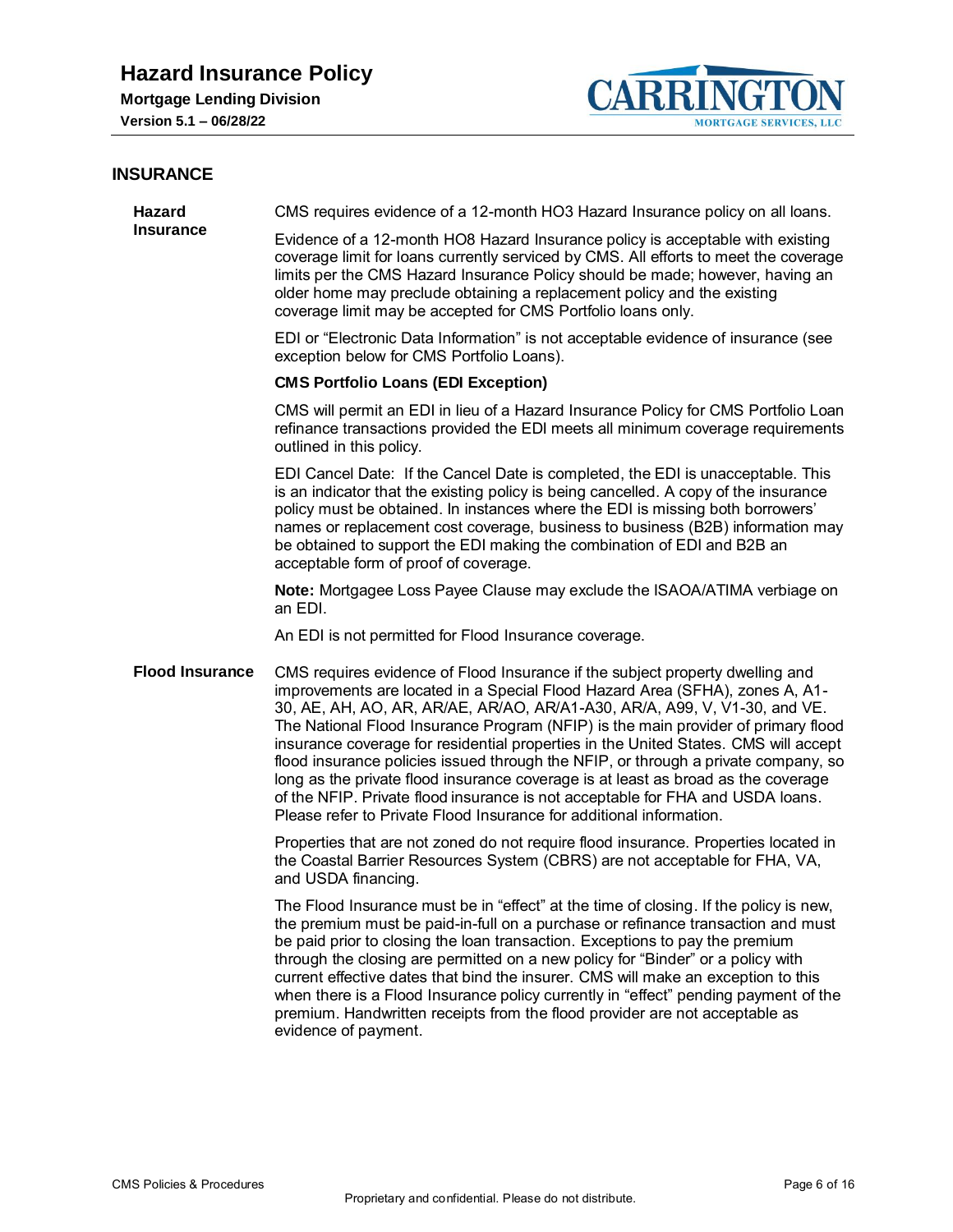

# **Version 5.1 – 06/28/22**

#### **Insurance (continued)**

<span id="page-6-0"></span>

| <b>Flood Insurance</b><br>(continued)                                                                            | Flood Insurance Coverage: The minimum amount of Flood Insurance coverage<br>for individual insurance must be at least equal to the lesser of: |                                                                                                                                                     |  |  |  |
|------------------------------------------------------------------------------------------------------------------|-----------------------------------------------------------------------------------------------------------------------------------------------|-----------------------------------------------------------------------------------------------------------------------------------------------------|--|--|--|
|                                                                                                                  | listed on the hazard policy, OR                                                                                                               | 1. 100% of the insurable value of the improvements (with losses to be paid<br>on a replacement cost basis) as determined by the amount of insurance |  |  |  |
|                                                                                                                  | 2.<br>type of building.                                                                                                                       | The National Flood Insurance Program (NFIP) maximum for the particular                                                                              |  |  |  |
| Flood Insurance -<br><b>FHA Loans</b>                                                                            | For FHA Loans, properties located within an SFHA, Flood Insurance must be                                                                     | maintained for the life of the Mortgage in an amount at least equal to the lesser of:                                                               |  |  |  |
|                                                                                                                  | The outstanding balance of the new Mortgage (Note Loan Amount), less<br>$\bullet$<br>estimated land costs (Site Value); or                    |                                                                                                                                                     |  |  |  |
| The maximum amount of the NFIP insurance available with respect to the<br>$\bullet$<br>property improvements; or |                                                                                                                                               |                                                                                                                                                     |  |  |  |
|                                                                                                                  | "Guaranteed Replacement Cost"                                                                                                                 |                                                                                                                                                     |  |  |  |
|                                                                                                                  | <b>Building Type</b>                                                                                                                          | <b>NFIP Maximum</b>                                                                                                                                 |  |  |  |
|                                                                                                                  | Single Family Dwelling (1-4 units)                                                                                                            | \$250,000                                                                                                                                           |  |  |  |
|                                                                                                                  | <b>Attached Condominiums &amp; PUDs</b><br>(covered by a blanket master insurance<br>policy)                                                  | \$250,000 multiplied by the number of<br>units in the building                                                                                      |  |  |  |
|                                                                                                                  | Co-ops                                                                                                                                        | \$250,000 for each cooperative (co-op)<br>building                                                                                                  |  |  |  |
|                                                                                                                  | Non-residential (pool houses, sheds,<br>barns, etc.)                                                                                          | \$500,000                                                                                                                                           |  |  |  |

<span id="page-6-1"></span>**Private Flood Insurance** Private flood insurance is defined as an insurance policy issued by an insurance company that is licensed, admitted or otherwise approved to engage in the insurance business in the State or jurisdiction in which the subject property to be insured is located. The policy issued by the private insurer must provide flood insurance coverage which is at least as broad as the coverage provided under a standard flood insurance policy under the NFIP for the same type of property.

> CMS may accept certain flood insurance policies issued by private insurers even if the policies do not meet the statutory or regulatory definition of "private flood insurance" provided the policy provides sufficient protection of the loan, consistent with general safety and soundness principles.

> Private flood insurance is acceptable for Fannie Mae, Freddie Mac, VA and Carrington Advantage program loans. Private flood insurance is not acceptable for FHA and USDA loans.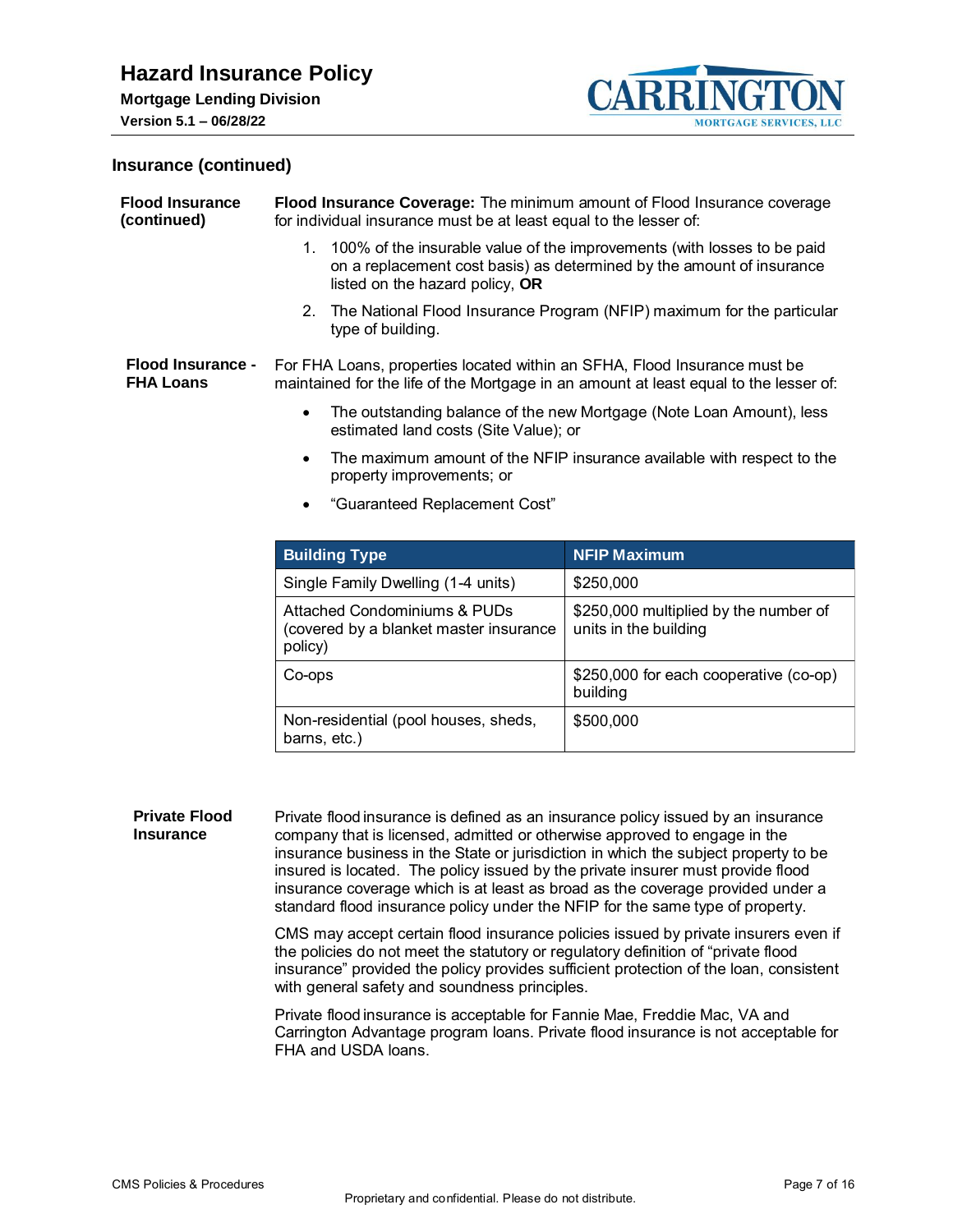

#### **Insurance (continued)**

#### <span id="page-7-0"></span>**Inadequate Condo Project Flood Insurance**

When the Condominium Association flood insurance coverage amount is insufficient (when it is less than 100% of the building's Replacement Cost Value or is not in the amount equal to \$250,000 times the number of units in the building, or if the Condominium Association does not provide any flood insurance coverage at all for the condo building), the borrower must secure an individual flood insurance Dwelling Policy for the condo unit in order to close the loan. The coverage required for the individual unit should be based on the lesser of 100% of the insurable value (replacement cost for entire project divided by the number of units in the project) as determined by the hazard insurance provider or \$250,000.

**CARRI** 

**MORTGAGE SERVICES, LLC** 

**Examples:** The following table shows just a few examples of potential required flood coverage, based on the requirement that flood insurance be the lesser of the amount of hazard dwelling coverage or the maximum available under the NFIP.

**Note:** In circumstances where a master policy for a multi-level condo building contains flood insurance, but does not have walls in, units above the ground floor do not need a separate flood policy.

| <b>SFD</b> | <b>Dwelling Coverage at Full</b><br><b>Insurable Value</b><br>(as listed on Hazard policy) | <b>Required Flood Coverage</b>                                                                                                                                    |
|------------|--------------------------------------------------------------------------------------------|-------------------------------------------------------------------------------------------------------------------------------------------------------------------|
| Example 1  | \$115,000 (Dwelling coverage)                                                              | \$115,000                                                                                                                                                         |
| Example 2  | \$667,000 (Dwelling coverage)                                                              | \$250,000                                                                                                                                                         |
| Example 3  | \$200,000 (Dwelling coverage)<br>\$50,000 (Extended replacement<br>cost)                   | Note: any amount of Extended<br>Replacement Cost Coverage<br>listed (in this case \$50,000) is<br>not considered when calculating<br>the required flood coverage. |

### <span id="page-7-1"></span>**REQUIREMENTS**

<span id="page-7-2"></span>

| <b>Requirements</b><br>based on<br><b>Transaction</b><br><b>Type</b> | <b>Refinances</b>                                                                                                                                                                              |
|----------------------------------------------------------------------|------------------------------------------------------------------------------------------------------------------------------------------------------------------------------------------------|
|                                                                      | CMS requires evidence of a valid policy for Refinance transactions.                                                                                                                            |
|                                                                      | <b>Purchases</b>                                                                                                                                                                               |
|                                                                      | Purchase transactions require evidence of a policy with a policy number and an<br>effective date being the date of the loan closing. For Purchases, the policy may be<br>paid through closing. |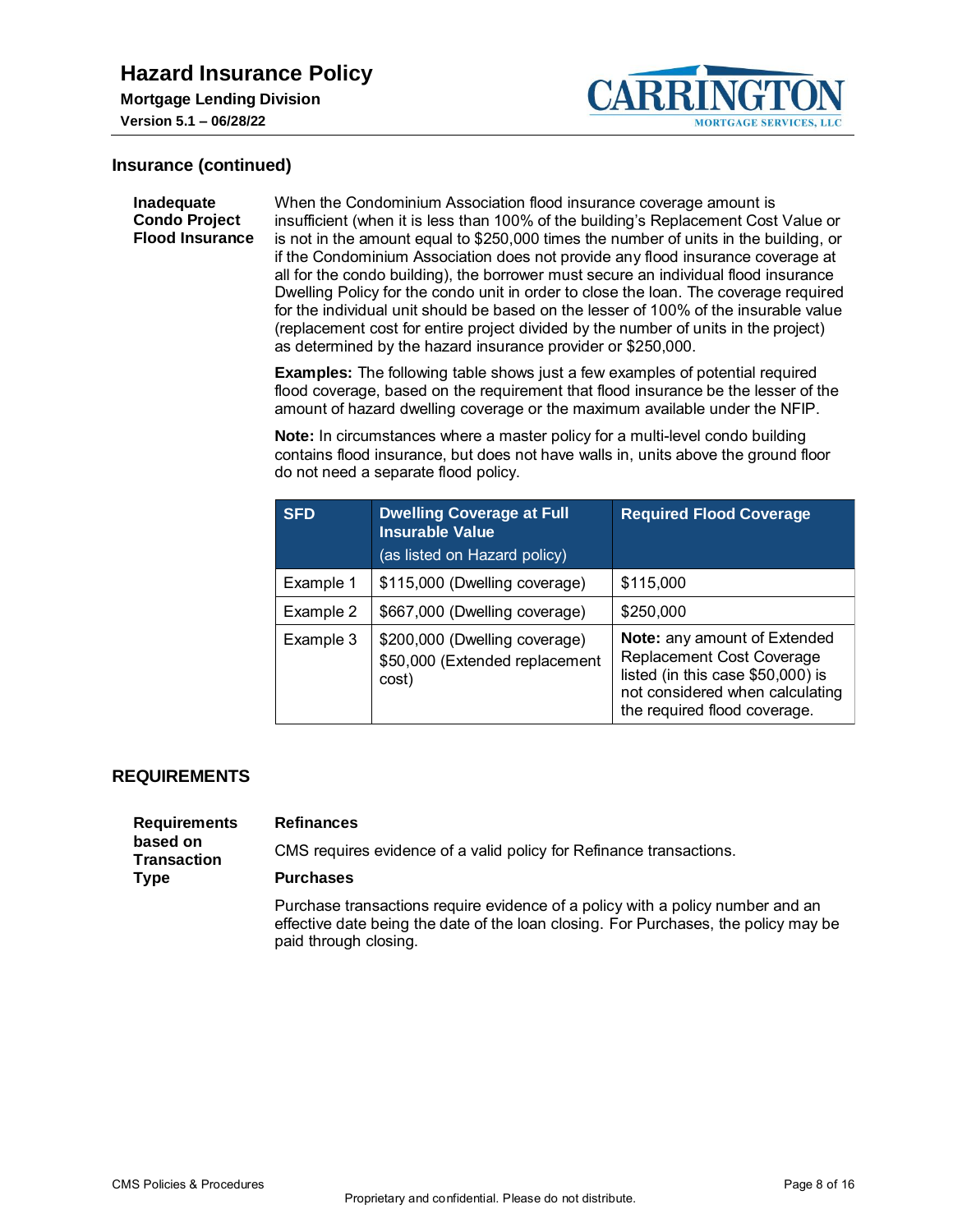

.

#### **Version 5.1 – 06/28/22**

#### **Requirements (continued)**

<span id="page-8-0"></span>

| <b>Minimum</b>       | The minimum requirements for the Hazard Insurance is outlined in the CMS         |
|----------------------|----------------------------------------------------------------------------------|
| <b>Policy/Binder</b> | Insurance Binder/Policy, which must be provided covering the subject property to |
| <b>Requirements</b>  | include the following:                                                           |
|                      | 1. Coverage must be equal to the lessor of the *Replacement Cost from            |

**the Property Appraisal** or the **Base Loan Amount** or the policy must include "Guaranteed Replacement Cost".

If the policy includes "Extended Replacement Cost" the additional amount may be applied towards the dwelling amount.

#### **\*Replacement Cost Determination**

A Replacement Cost Estimator (RCE) from the insurance agent may only be used to determine the \***replacement cost** of the subject property in the following two examples.

1) In the absence of an appraisal with a completed replacement cost or,

2) When the appraiser makes note their Cost Estimator is not to be used to determine the replacement cost for insurance purposes.

#### **Appraisal Dwelling Coverage for Manufactured Homes** determined by totaling the following from the Cost Approach section of the appraisal:

Sections One through Four + Delivery, Installation, and Setup + Other Structures (attached structures i.e., covered patios, deck, detached structures i.e., detached garage/carport) + Clean up/Removal of debris

Example: \$97,200 (Section One) + \$97,200 (Section  $Two$ ) = \$194,400 + \$10,000 (Delivery Installation and setup) = \$204,400 (Total Value)

**Note:** Depreciation may not be factored in to determining the replacement cost. Do not use this section if directed by appraisal.

In Florida where state law prohibits an RCE to be requested or provided, a Checklist of Coverage (COC) may be requested and provided to determine \***Replacement Cost**. The "Loss Settlement Basis" on the COC form must state "Replacement Cost". No other loss settlement basis may be used.

**Note:** If a Checklist of Coverage (COC) is not able to be provided and an appraisal is not available to determine the amount of **replacement cost coverage**, the Binder/Policy must state "Guaranteed Replacement Cost" to ensure the policy has adequate coverage.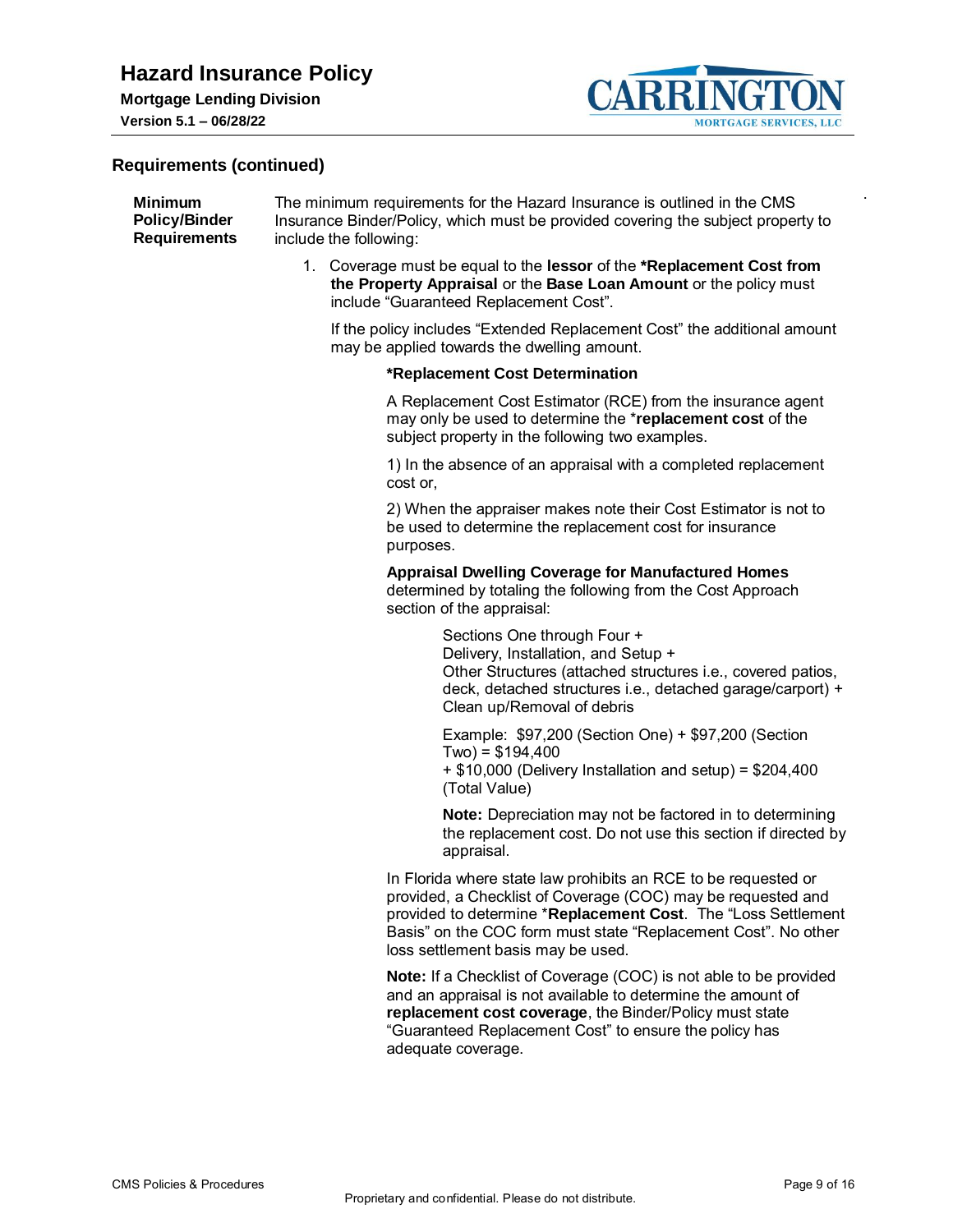

# **Requirements (continued)**

| <b>Minimum</b><br><b>Policy/Binder</b><br><b>Requirements</b><br>(continued) | Dwelling Coverage determined by totaling the following:<br>Dwelling Amount +<br>Dwelling Amount (other structures)*<br><b>Extended Replacement Cost %</b> |                                                                                                                                                                                                                                                                                                                                                                                                                                                            |  |
|------------------------------------------------------------------------------|-----------------------------------------------------------------------------------------------------------------------------------------------------------|------------------------------------------------------------------------------------------------------------------------------------------------------------------------------------------------------------------------------------------------------------------------------------------------------------------------------------------------------------------------------------------------------------------------------------------------------------|--|
|                                                                              |                                                                                                                                                           | Example: \$100,000 (Dwelling) + \$10,000 (Other Structures) = \$110,000<br>50% (Extended Replacement Cost) = \$165,000 (Total Dwelling Coverage)                                                                                                                                                                                                                                                                                                           |  |
|                                                                              |                                                                                                                                                           | Dwelling Coverage in the amount of 80% of the new CMS Loan Amount in<br>absence of a Cost Estimator is permitted for CMS Portfolio Streamline<br>Refinance ONLY.                                                                                                                                                                                                                                                                                           |  |
|                                                                              |                                                                                                                                                           | <b>CMS Portfolio Manufactured Homes</b>                                                                                                                                                                                                                                                                                                                                                                                                                    |  |
|                                                                              |                                                                                                                                                           | Existing coverage limits may be acceptable for loans currently<br>serviced by CMS. All efforts to meet the coverage limits should be<br>made; however, due to historical depreciation existing coverage<br>limit may be accepted for CMS Portfolio Manufactured Homes<br>ONLY. Any Loan Amount increases greater than 10% above the<br>original CMS Loan Amount being refinanced will require an<br>increase in Dwelling Coverage to cover the difference. |  |
|                                                                              |                                                                                                                                                           | 2. Policy shall provide at least "Broad Form" coverage on properties of one to<br>four units, with no deviation. Homeowner's policies must provide coverage<br>equal to "H02" form.                                                                                                                                                                                                                                                                        |  |
|                                                                              |                                                                                                                                                           | 3. The maximum allowable deductible for all policy types must not exceed the<br>greater of \$5,000.00 or 5% of the coverage amount.                                                                                                                                                                                                                                                                                                                        |  |
|                                                                              |                                                                                                                                                           | <b>Exception:</b> The maximum allowable deductible for policy types for USDA<br>transactions must not exceed the greater of \$1,000.00 or 1% of the<br>coverage amount                                                                                                                                                                                                                                                                                     |  |
|                                                                              |                                                                                                                                                           | 4. Policy must provide coverage for a term of at least one year with proof<br>premium is paid in full or pay through the closing. Proof of the insurance<br>premium payment by CMS Servicing is acceptable if refinancing a CMS<br>Portfolio Ioan.                                                                                                                                                                                                         |  |
|                                                                              |                                                                                                                                                           | Policy premium may be paid on a monthly installment basis for loans that<br>meet the Escrow Impound Waiver Eligibility so long as the policy provides<br>that the Lender will be notified in writing of cancellation 30 days prior to<br>expiration of coverage, for any cause.                                                                                                                                                                            |  |
|                                                                              |                                                                                                                                                           | 5. If any existing policy is provided which will expire within 30 days from the<br>funding of the loan, said policy must be renewed for the required term as<br>noted in #4 above.                                                                                                                                                                                                                                                                         |  |
|                                                                              |                                                                                                                                                           | 6. All forms and endorsements pertaining to CMS' hazard insurance<br>requirements must appear on the "Declaration Page" of binder/policy.                                                                                                                                                                                                                                                                                                                  |  |
|                                                                              |                                                                                                                                                           | 7. New policies must be accompanied by a signed "Broker of Record"<br>Authorization" if borrower(s) have changed Insurance Agents.                                                                                                                                                                                                                                                                                                                         |  |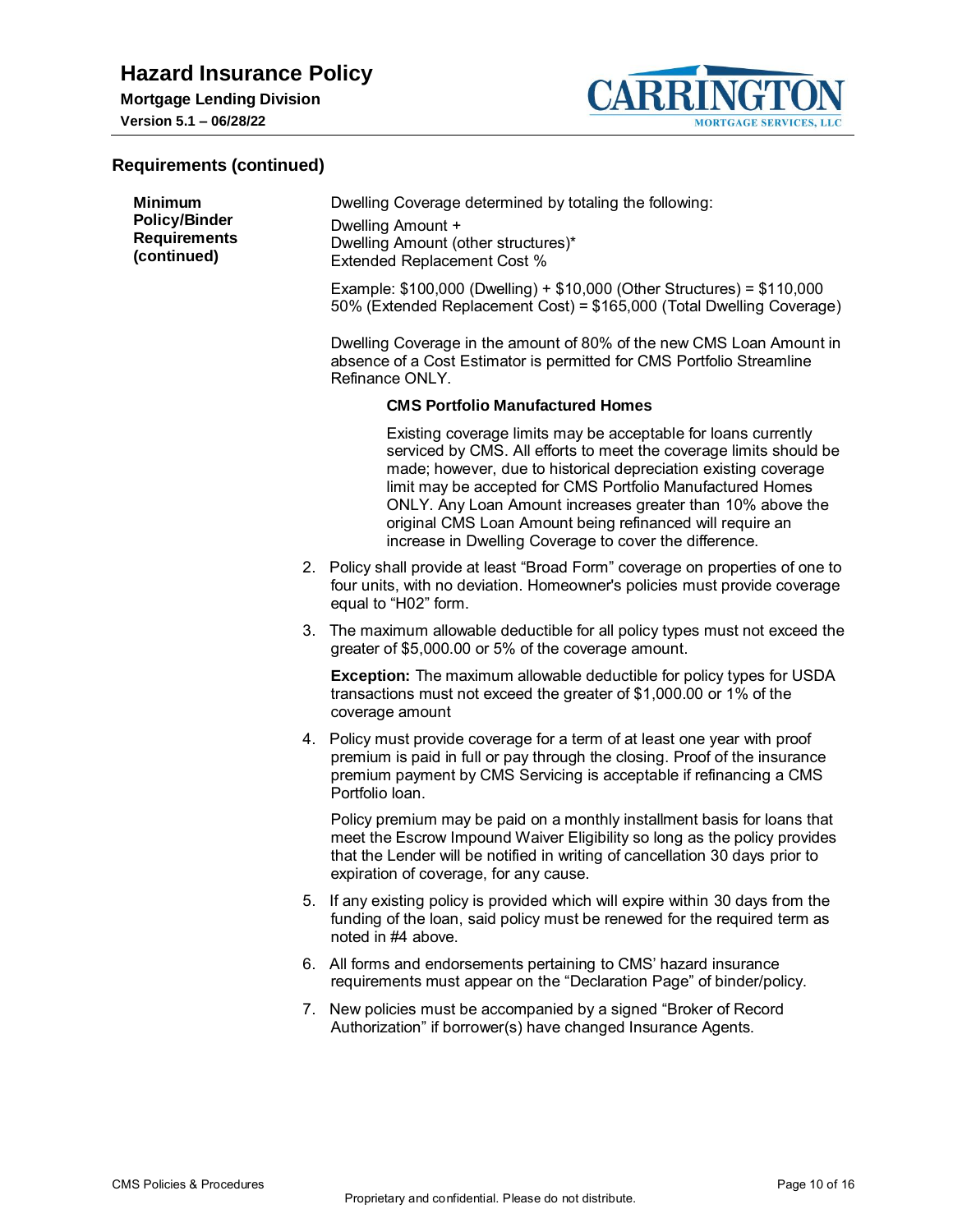**Mortgage Lending Division Version 5.1 – 06/28/22**





**Minimum Policy/Binder Requirements (continued)** 8. Verification of renewal of insurance policies must be on file at least thirty days prior to the expiration date of the existing binder/policy. If this requirement is not met, CMS OR ITS SUCCESSORS OR ASSIGNS MAY AT ITS OPTION, BUT WITHOUT THE OBLIGATION TO DO SO, PROVIDE COVERAGE TO REPLACE ANY EXPIRING BINDERS/POLICIES WHICH HAVE NOT BEEN PROPERLY RENEWED. The premium for such coverage will be remitted promptly by the borrower, or borrower's account may be charged for the cost thereof. **Correspondent Loan Transactions** Mortgagee Loss Payee Clause to be completed with the name and address of the originating lender and include Its Successors and/or Assigns (ISAOA). Correspondent Lender Licensed Name Its Successors and/or Assigns (ISAOA) Correspondent Lender Loss Payee Address **Retail/Wholesale Loan Transactions** Mortgagee Loss Payee Clause to be completed with the CMS standard loss payee for all states, including Texas, unless the Texas Specific Loss Payee is requested. Standard Loss Payee: Loss Payable Endorsement 438 BFU must be affixed to the binder/policy in favor of: CARRINGTON MORTGAGE SERVICES, LLC ISAOA/ATIMA P.O. BOX 692408 San Antonio, TX 78269-2408 **Texas Specific Loss Payee:**

CARRINGTON MORTGAGE SERVICES, LLC AND EACH SUCCESSOR IN OWNERSHIP OF THE INDEBTEDNESS SECURED BY THE INSURED MORTGAGE, EXCEPT A SUCCESSOR WHO IS AN OBLIGOR UNDER THE PROVISIONS OF SECTION 12 (C) OF THE CONDITIONS P.O. Box 692408 San Antonio, TX 78269-2508

**Note:** No words may be added to, deleted from, or substituted for the language above.

**Exception:** Abbreviation(s) are permitted only to the lender name. No other changes or modifications are allowed. Example: Carrington Mtg Srvs, LLC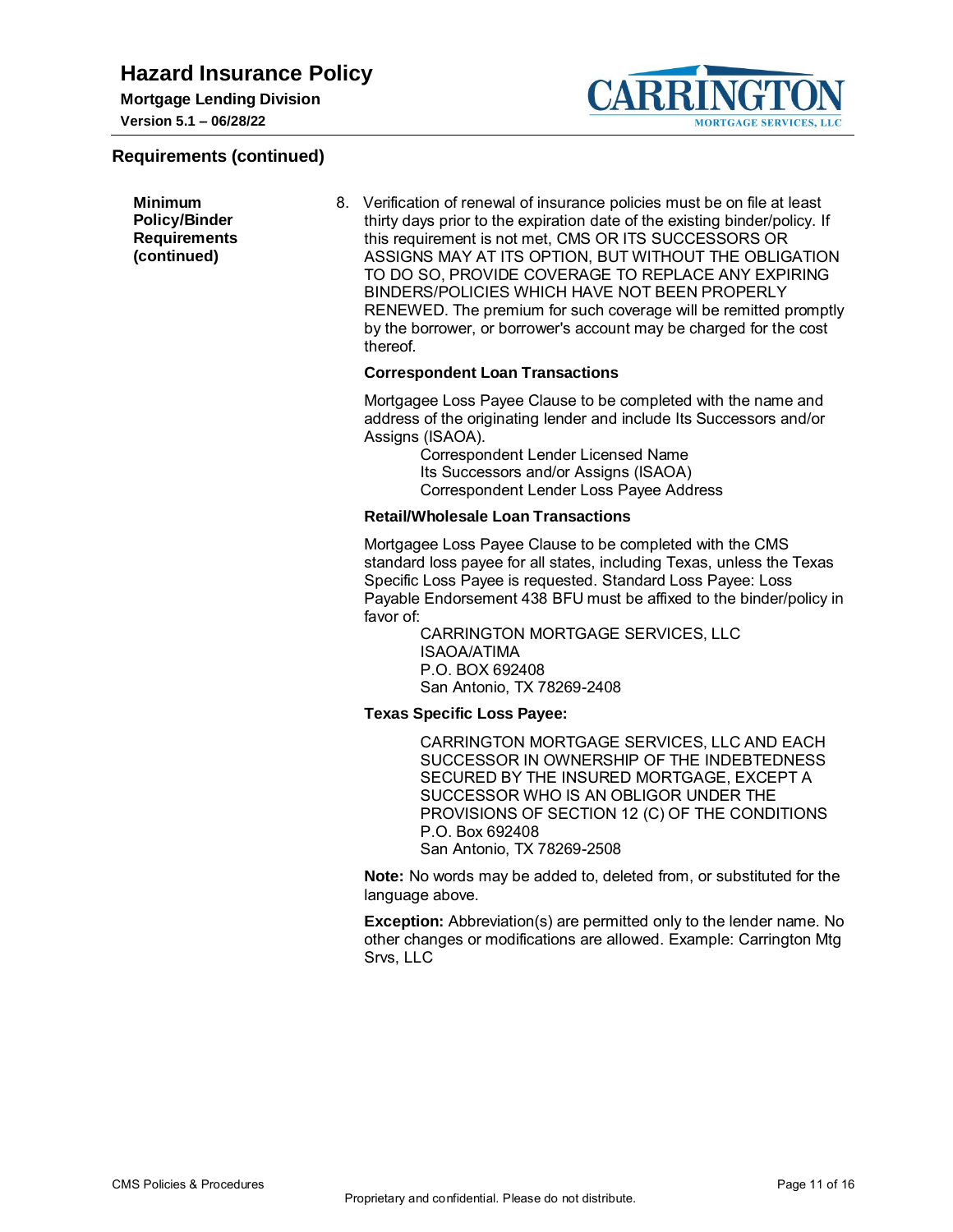**Mortgage Lending Division Version 5.1 – 06/28/22**

# **Requirements (continued)**



| <b>Minimum</b><br><b>Policy/Binder</b> | 9. CMS permits an insurance binder in lieu of an original policy in the<br>state of Texas providing the following conditions are met;                                                                                                                           |
|----------------------------------------|-----------------------------------------------------------------------------------------------------------------------------------------------------------------------------------------------------------------------------------------------------------------|
| <b>Requirements</b><br>(continued)     | The binder is issued by a licensed general property and casualty<br>$\bullet$<br>agent or a personal lines property and casualty agent who is<br>appointed to represent the insurer whose name appears on the<br>binder and who is authorized to issue binders; |
|                                        | The binder is accompanied by evidence of payment of the<br>$\bullet$<br>required premium.                                                                                                                                                                       |
|                                        | 10. The property address should match as shown on the preliminary title<br>report/commitment.                                                                                                                                                                   |
|                                        | 11. The insured borrower's name should match the preliminary title<br>report/commitment, however, name variations are allowed for<br>borrower's and can include the following:                                                                                  |
|                                        | Include or omit a middle initial<br>$\bullet$                                                                                                                                                                                                                   |
|                                        | Shortened form of the first name<br>$\bullet$                                                                                                                                                                                                                   |
|                                        | Unacceptable name variations for borrower(s) include the following:                                                                                                                                                                                             |
|                                        | Omit a suffix such as 'Jr, or Sr.'<br>$\bullet$                                                                                                                                                                                                                 |
|                                        | Misspelled name<br>$\bullet$                                                                                                                                                                                                                                    |
|                                        | 12. Parties allowed to join on the insurance policy include:                                                                                                                                                                                                    |
|                                        | Non-borrowing spouse<br>$\bullet$                                                                                                                                                                                                                               |
|                                        | <b>Domestic Partner</b><br>$\bullet$                                                                                                                                                                                                                            |
|                                        | No other, non-borrower entity may be named as an insured party.                                                                                                                                                                                                 |
|                                        | 13. The effective date of new policies, endorsements, and/or assignments<br>shall be as of or prior to, the date of recording of the security<br>instrument on this loan.                                                                                       |
|                                        | An insurance binder remains in effect for a limited period of time, such<br>as 30 days. The effective date of new binders shall be as of or prior<br>to, the date of recording of the security instrument on the loan, but no<br>later than 30 days at funding. |
|                                        | For One to Four Family Units, a certificate showing proof of coverage                                                                                                                                                                                           |

must be submitted to CMS prior to funding.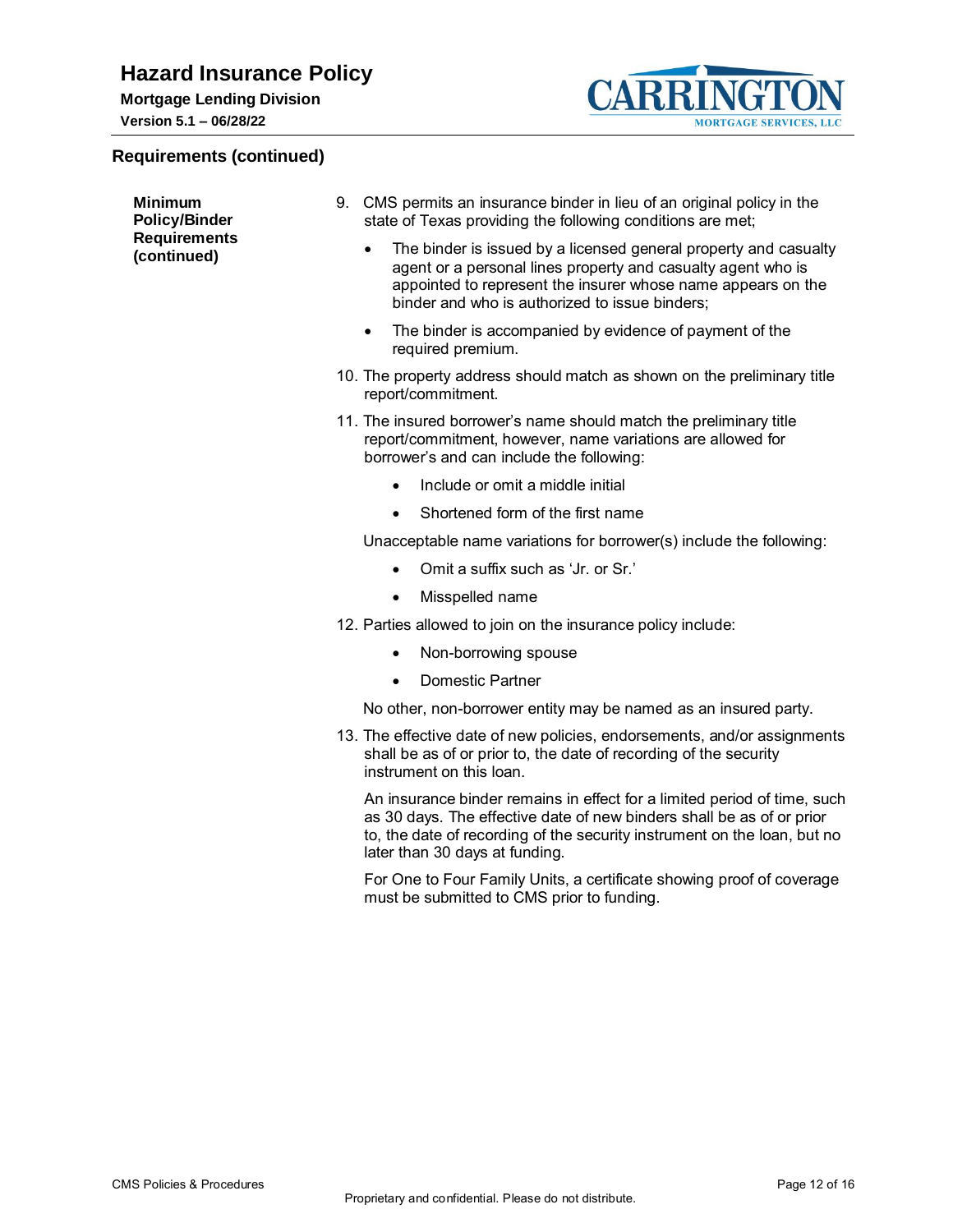

# **Version 5.1 – 06/28/22**

# **Requirements (continued)**

<span id="page-12-2"></span><span id="page-12-1"></span><span id="page-12-0"></span>

| <b>Condominium and</b><br><b>PUD Project</b><br><b>Insurance</b><br><b>Requirements</b> | <b>Minimum Hazard Insurance Coverage</b>                                                                                                                                                                                                                                                                                                                                                                                                                                                                           |  |  |
|-----------------------------------------------------------------------------------------|--------------------------------------------------------------------------------------------------------------------------------------------------------------------------------------------------------------------------------------------------------------------------------------------------------------------------------------------------------------------------------------------------------------------------------------------------------------------------------------------------------------------|--|--|
|                                                                                         | Insurance should cover 100% of the insurable replacement cost of the project<br>improvements and common elements, including the individual units in the<br>project.                                                                                                                                                                                                                                                                                                                                                |  |  |
|                                                                                         | If the subject property is an attached PUD or a condominium, the respective<br>associations may acquire a blanket policy to cover the project. The entire<br>project insurance policy should be reviewed to ensure the homeowners'<br>association maintains a master or blanket type of insurance policy, with<br>premiums being paid as a common expense. The policy must show the HOA<br>as the named insured.                                                                                                   |  |  |
|                                                                                         | For PUD projects, individual insurance policies are also required for each unit.<br>If the project's legal documents allow for blanket insurance policies to cover<br>both the individual units and the common elements, blanket policies are<br>acceptable in satisfaction of its insurance requirements for the units.                                                                                                                                                                                           |  |  |
|                                                                                         | The policy must require the insurer to notify in writing the HOA (or insurance<br>trustee) and each mortgage loan holder named in the mortgagee clause at<br>least 10 days before it cancels or substantially changes a condo project's<br>coverage.                                                                                                                                                                                                                                                               |  |  |
|                                                                                         | <b>HO-6 Insurance Coverage for Condominiums</b>                                                                                                                                                                                                                                                                                                                                                                                                                                                                    |  |  |
|                                                                                         | If the unit interior improvements are not included under the terms of the<br>condominium policy, the borrower is required to have an HO-6 hazard policy<br>("wall-in coverage"), which is sufficient to repair the condo unit to its condition<br>prior to a loss claim event.                                                                                                                                                                                                                                     |  |  |
|                                                                                         | The HO-6 coverage must be for an amount that is at least 20% of the<br>appraised value of the individual unit. The Master Policy must also contain<br>Fidelity Bond or Directors and Officers Liability coverage where required in<br>the underwriting guidelines.                                                                                                                                                                                                                                                 |  |  |
|                                                                                         | Note: On FHA Streamline Refinances where a true appraised value is not<br>available use of 20% of the loan amount is permitted. If the borrower is<br>obtaining new HO-6 Insurance, use of the documented prior appraised value<br>from the FHA Refinance Authorization is required.                                                                                                                                                                                                                               |  |  |
| Windstorm/<br><b>Hurricane Insurance</b>                                                | Windstorm/Hurricane Insurance is required coverage in high risk areas (e.g.,<br>Florida, Hawaii and the Gulf Coast Region). Though it is often included in the<br>homeowner policy, it may be excluded in the state of Hawaii, or in coastal<br>areas of Florida and the Gulf of Mexico, where a separate policy is required. If<br>such coverage is not included in the homeowner policy, a separate<br>Windstorm policy will be required. If the subject property is located in a high<br>wind catastrophe area. |  |  |
| <b>Force Placed</b><br>Coverage<br>(Restriction)                                        | An existing insurance policy with force placed coverage is not permitted. The<br>force placement of coverage is designed for use at any time during the term<br>of a loan in uninsured and underinsured situations, it is not intended for use at<br>loan origination. The consumer must have their own voluntary policy when<br>originating a loan.                                                                                                                                                               |  |  |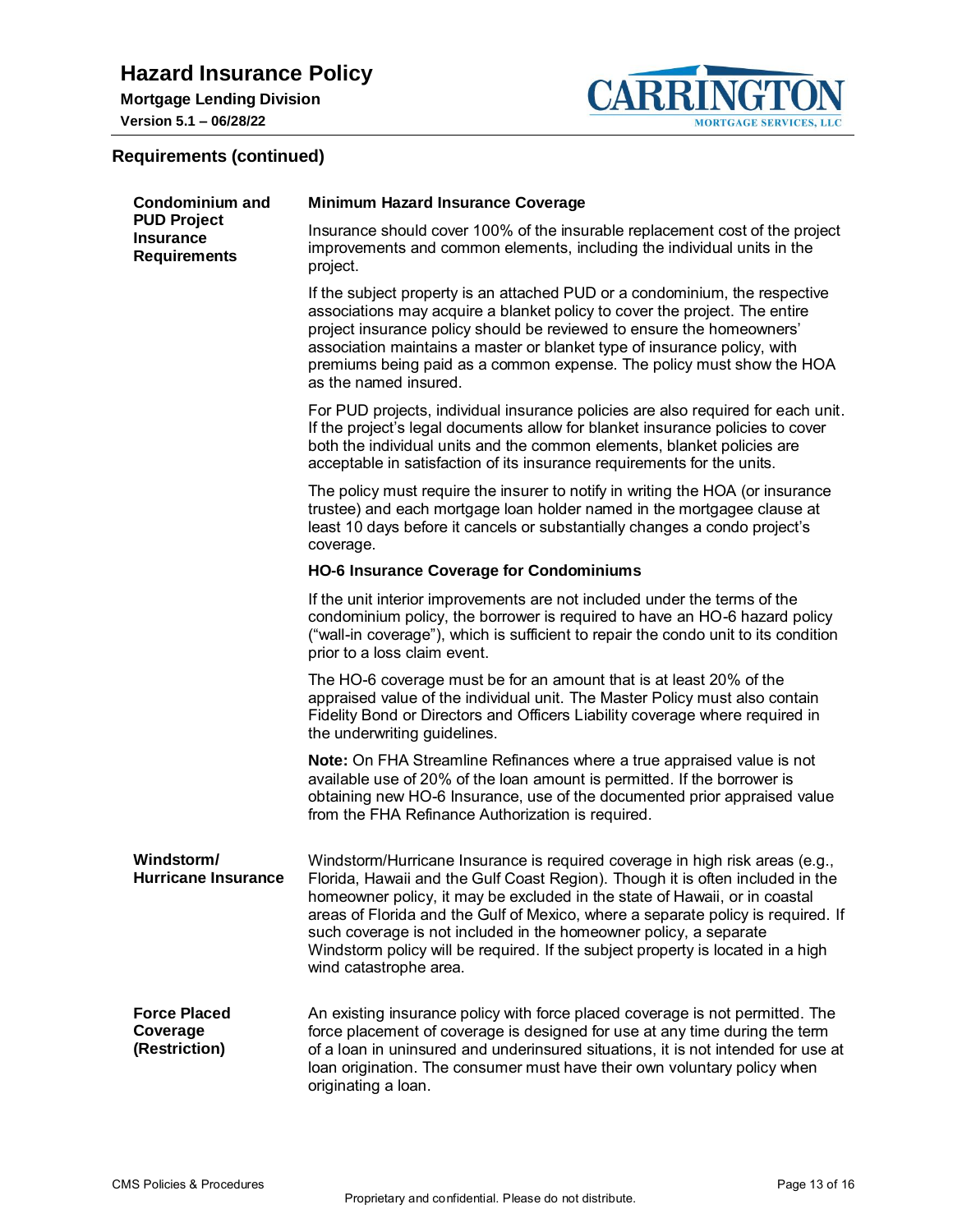

#### **Requirements (continued)**

<span id="page-13-0"></span>**Rating Requirements (Conventional Loans)** For all Conventional Loan Programs the insurance company providing coverage must have a "B" rating or better from A. M. Best as shown in the latest edition of "Best's Insurance Rating Guide." The A. M. Best rating is verified by checking the "Best Insurance Rating Guide" electronically through the CMS Intranet Hazard Insurance portal prior to funding. The service must be licensed in the State in which the property is located, and must be licensed to transact the lines of insurance required in this transaction. CMS maintains its own list/data base of B or better rated insurance companies as determined by A. M. Best. If the company is not listed on the list/data base, an alternative form is to print out the rating of the company form from either Demotech, Standard & Poor's (S&P) or Kroll Bond Rating Agency. For Demotech, the rating must be "A". For S&P, the rating must be "BBB". For Kroll, the rating must be "BBB" or better. CMS will accept "B-" rated companies in the state of Florida only if the company is approved by Citizens Property Insurance Corporation and has been processed by the Property Insurance Clearinghouse. Refer to [Florida Insurance Requirements](#page-13-1) section below for additional details. Companies rated "B" or higher must be chosen over "B-" rated companies. A list of companies must be provided from the Citizens Property Insurance Clearinghouse website if a "B-" insurance company is selected. If the rating of the company is from either *Demotech, S&P or Kroll Bond Rating Agency*, the printed form must be uploaded to the file with the Hazard Insurance Policy. CMS also will accept hazard insurance policies underwritten by a state's Fair Access to Insurance Requirements (FAIR) plan if it is the only coverage that can be obtained. In addition, CMS will accept coverage obtained through state insurance plans—if that is the only coverage that is available. **Florida Insurance Requirements** The borrower is required to search Citizens Property Insurance Corporation's clearinghouse on all new orders for multi-peril homeowners (HO-3) policies. The clearinghouse will search for coverage with participating private-market companies before allowing the borrower to purchase a Citizens Property Insurance policy. Citizens Property Insurance will only write a new insurance policy if: No comparable private-market coverage is available; or Comparable private-market offers of coverage are available, but the premiums are more than 15 percent higher than a comparable Citizens Property Insurance policy. The borrower must accept the private-market offer if the premium is within 15 percent of a comparable Citizens Property Insurance policy. CMS will accept the policies of an insurer that does not meet CMS' rating

<span id="page-13-1"></span>requirement if this insurer is covered by reinsurance with a company that meets either one of the A.M. Best's Financial Strength Ratings, Demotech's Financial Stability Rating, Standard and Poor's Insurer Financial Strength Rating or Kroll's Financial Strength Rating.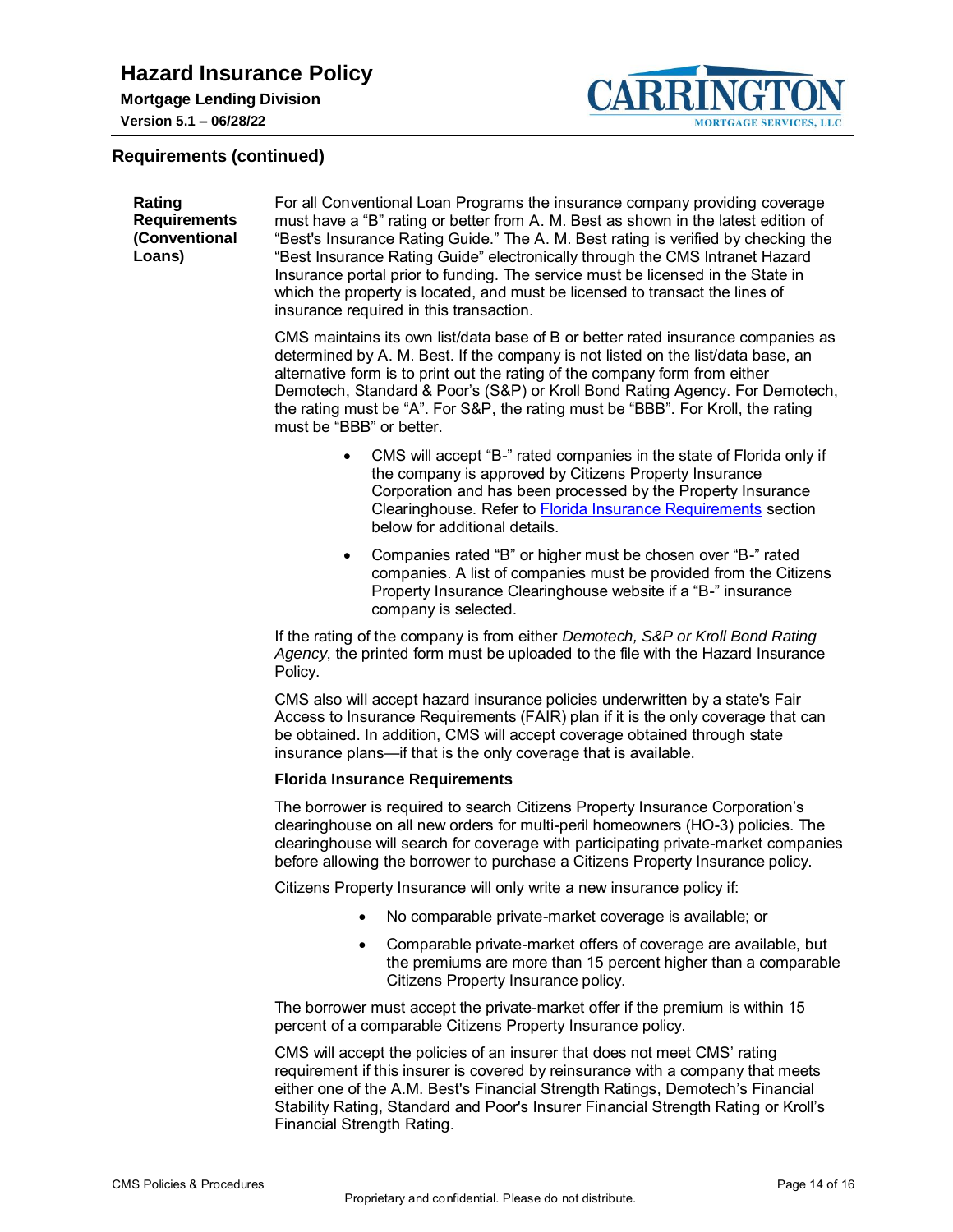# **Hazard Insurance Policy**

**Mortgage Lending Division**

**Version 5.1 – 06/28/22**



#### **Requirements (continued)**

<span id="page-14-1"></span><span id="page-14-0"></span>

| <b>Impound</b>               | The following are required to be escrowed/impounded:                                                                                    |                                           |                                           |  |  |
|------------------------------|-----------------------------------------------------------------------------------------------------------------------------------------|-------------------------------------------|-------------------------------------------|--|--|
| <b>Requirements</b>          | <b>Hazard Insurance</b><br>$\bullet$                                                                                                    |                                           |                                           |  |  |
|                              | Flood Insurance<br>٠                                                                                                                    |                                           |                                           |  |  |
|                              | <b>Note:</b> An escrow account for flood insurance for the life of the loan is required<br>regardless of LTV and/or federal exemptions. |                                           |                                           |  |  |
|                              | Windstorm/Hurricane Insurance<br>$\bullet$                                                                                              |                                           |                                           |  |  |
|                              | HO-6 (condominium properties) when not covered by the Master Policy<br>٠                                                                |                                           |                                           |  |  |
|                              |                                                                                                                                         |                                           |                                           |  |  |
| Waiver<br><b>Eligibility</b> | Insurance (excluding Flood Insurance) escrows/impounds may be waived under<br>Conventional loan programs with the following criteria:   |                                           |                                           |  |  |
|                              | <b>Primary Residence</b>                                                                                                                | <b>Second Home</b>                        | <b>Investment Property</b>                |  |  |
|                              | All states excluding CA<br>and NM: up to 80% LTV                                                                                        | All states excluding CA:<br>up to 80% LTV | All states excluding CA:<br>up to 80% LTV |  |  |
|                              | California: up to 90% LTV                                                                                                               | California: up to 90% LTV                 | California: up to 90% LTV                 |  |  |
|                              | New Mexico: up to 80%<br>LTV                                                                                                            |                                           |                                           |  |  |

# <span id="page-14-2"></span>**SECOND LIEN REQUIREMENTS (Retail Channel Only)**

<span id="page-14-3"></span>**Minimum Policy/Binder Requirements** The minimum requirements for the Hazard Insurance for Second Lien loans is outlined in the CMS Insurance Binder/Policy, which must be provided covering the subject property to include the following:

1. Coverage must be equal to the **lessor** of the **\*Replacement Cost from the Property Appraisal** or the **Base Loan Amounts of the first lien and second lien combined** or the policy must include "Guaranteed Replacement Cost".

If the policy includes "Extended Replacement Cost" the additional amount may be applied towards the dwelling amount.

#### **\*Replacement Cost Determination**

A Replacement Cost Estimator (RCE) from the insurance agent may only be used to determine the \***replacement cost** of the subject property in the following two examples.

1) In the absence of an appraisal with a completed replacement cost or,

2) When the appraiser makes note their Cost Estimator is not to be used to determine the replacement cost for insurance purposes.